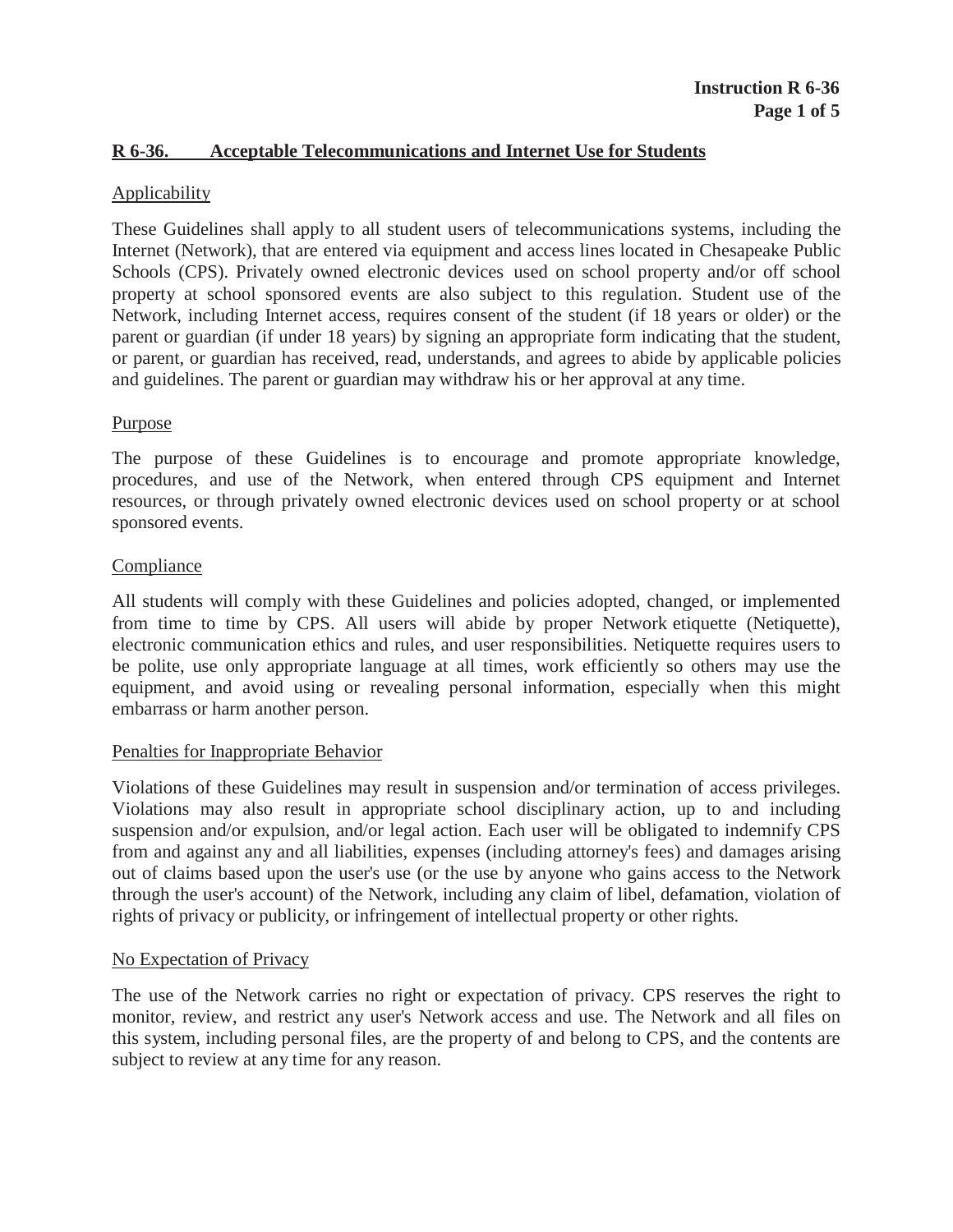# Acceptable Network Use

CPS' objective in providing and accessing the Network is to support research and educational activities, and use must be in support of this objective. Specific guidelines shall be as follows:

- 1. Sending, knowingly receiving, viewing, storing, or downloading material via the Network which might reasonably be determined unlawful or inappropriate for or harmful to juveniles, including defamatory or obscene or pornographic materials, is prohibited.
- 2. The Network, including the Internet, may not be used to make or disseminate hate mail, threats, personal attacks, defamatory statements, harassment, or discriminatory remarks; to violate any person's rights of privacy or publicity; or to engage in similar behaviors. Harassment or discrimination is conduct that is intended or has the effect of identifying or affecting another person in an unfavorable way on the basis of race, sex, age, religion, national origin, disability or other factors.
- 3. Use of the Network for personal and private business or use, including product advertisement or financial gain, is prohibited.
- 4. Use of the Network for political lobbying is prohibited. Communications concerning political issues for educational purposes is permissible.
- 5. Use of the Network for advancing a private or non-profit cause, however worthwhile, is prohibited. The Network is not a public place for the user to express his or her personal beliefs or opinions. The use of the Network as a public forum is prohibited.
- 6. Network users must abide by the rules of any other network that is accessed from CPS *Network.*
- 7. Each user is responsible for his or her own password and Network use and shall not intentionally seek information on or use passwords belonging to other users, or misrepresent themselves as other users on the Network. A user shall not allow others to use his or her password or allow Network access by anyone else under the user's own password.
- 8. Any improper use of the Network or any other system such as developing or using programs or any other means to threaten or harass others; intercept e-mail; infiltrate a computer or computing system (e.g., hacking); interfere, clog, or damage the performance, files, data, or the software components of a computer or computing system (e.g., introducing a computer virus or "spamming"); or to attempt any of the foregoing, is prohibited. Users shall not disrupt any discussion group, mailing list or newsgroup with frivolous, vulgar, or repetitious postings; by posting of binary, or excessively large, unrelated text files; or by posting articles that are off-topic according to the charter or other public statement of the forum. Any breach or suspected breach of Network security must be reported to the teacher. Users should not attempt to locate or duplicate a security breach because this may be construed as improper use.
- 9. The illegal installation, copying, distribution, or downloading of material (e.g., without authorization of the owner of such material) that has not been made generally available, or the unauthorized use of copyrighted or marked materials, including those containing trade secrets, on the network or with CPS computers is prohibited. Academic use of materials obtained from the Network shall be properly cited.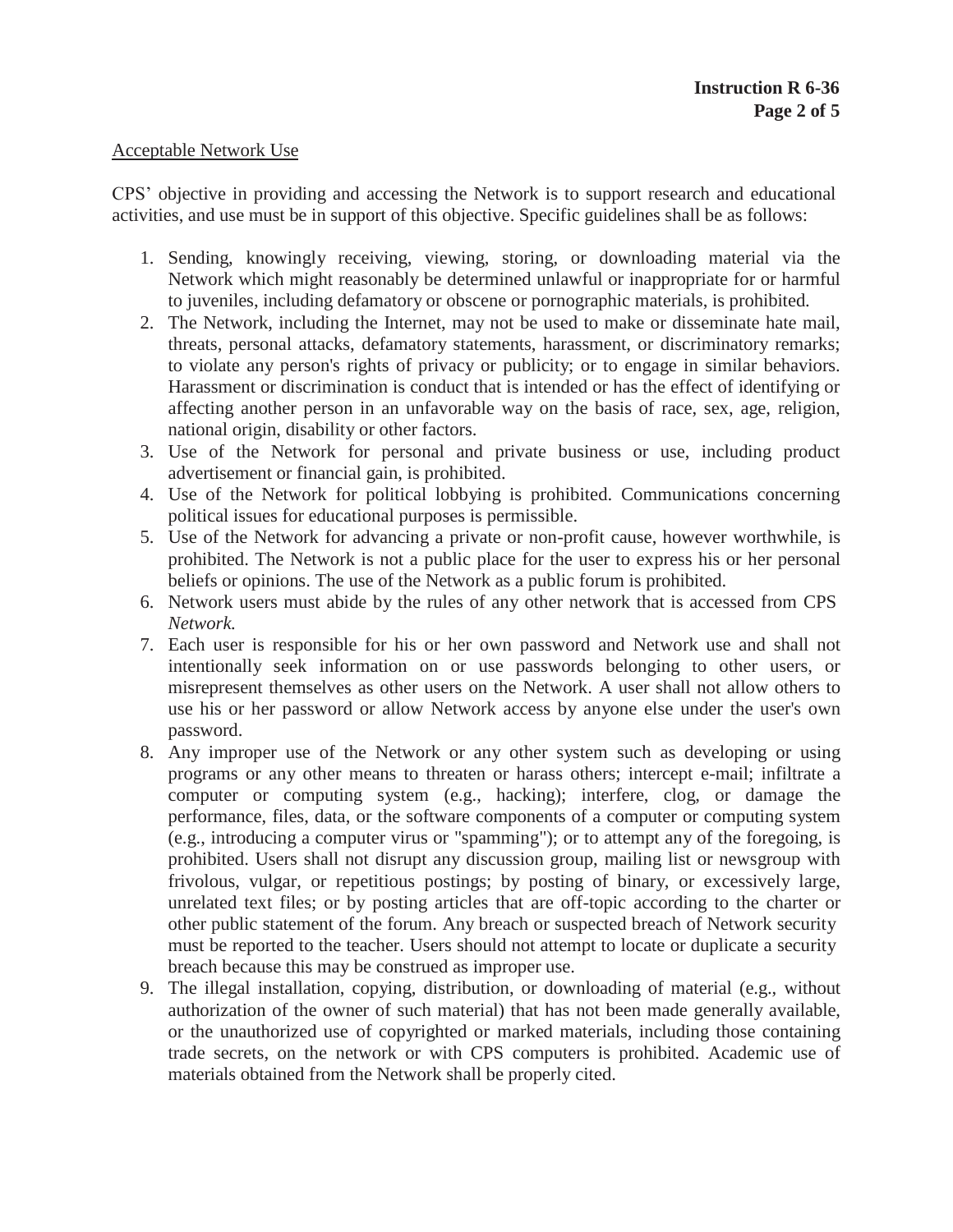- 10. The unauthorized installation of hardware or software to the Network or any of its components is strictly prohibited.
- 11. CPS maintains the right to determine whether specific uses of the Network are consistent with these Guidelines, its educational objectives, and generally acceptable practices.
- 12. Personal information regarding minors should not be provided or used across the Network through electronic mail, chat rooms, bulletin boards, or other direct electronic communication methods (e.g., last name, pictures, video files, audio files, address, telephone numbers, Social Security numbers, date of birth) unless specifically authorized by the principal.
- 13. The Network may not be used to send unsolicited bulk e-mail, or otherwise unsolicited email messages where the recipient objects to the content of the message or to receipt of the message in general. Each user should understand that unauthorized use of the Network in connection with the transmission of unsolicited bulk e-mail, including the transmission of counterfeit e-mail, may result in civil and criminal penalties against the user.
- 14. CPS has implemented appropriate software to block and/or filter Network access provided by CPS, and such software is designed to filter or block obscene material, pornographic material, and other material that is harmful to minors. Efforts to disable, tamper with, or otherwise interfere with the filtering software shall be deemed by CPS to be an improper and unacceptable use of the Network by the user for which the user can be disciplined.
- 15. Users shall not agree to meet with persons contacted online. Users shall promptly disclose to a teacher or other school employee any message received that is inappropriate or makes the user feel uncomfortable.
- 16. Specific exceptions to these Guidelines that are consistent with CPS research and educational objectives may be proposed. Any requested exception must be submitted in writing with an explanation and justification of the exception and must be approved in advance by the Superintendent or designee.
- 17. The following document titled Telecommunications and Internet Terms and Conditions: Student Consent Agreement shall be reviewed, signed and returned by students and their parent or guardian prior to usage of the CPS Network.

| Approved | November 29, 1999 |
|----------|-------------------|
| Revised  | August 9, 2001    |
| Revised  | May 24, 2010      |
| Revised  | June 10, 2013     |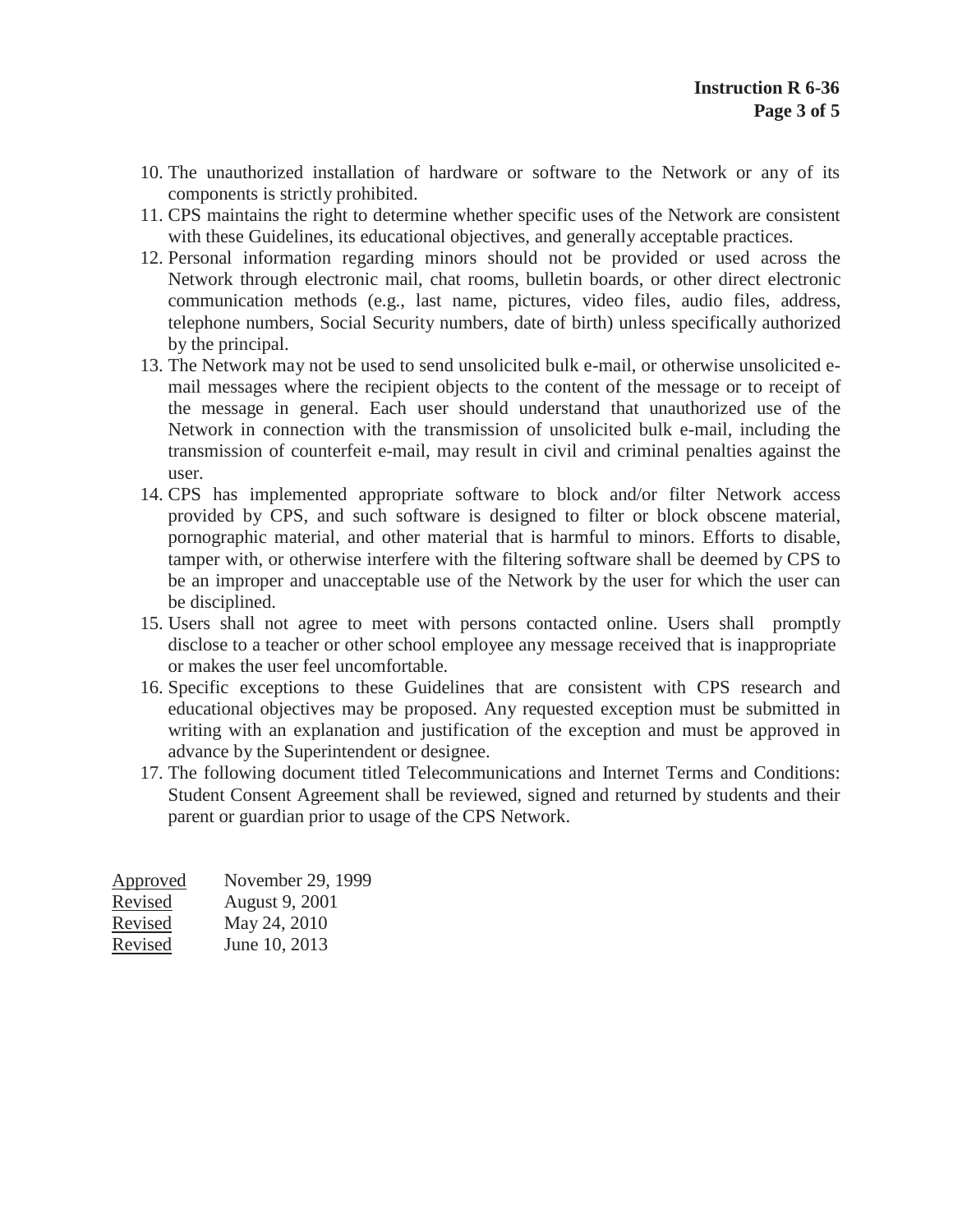# Telecommunications and Internet Terms and Conditions

#### Student Consent Agreement

# PLEASE READ THE FOLLOWING CONSENT FORM.

- 1. Acceptable Use The purpose and educational objectives of using the Chesapeake Public Schools (CPS) Telecommunications network, including access to the Internet (Network), is to support research and education. All use of the Network must be in support of and be consistent with the educational objectives of CPS.
- 2. Privileges Each student accessing the Network will be trained on its proper uses. Teachers and staff will make reasonable efforts to provide Internet Safety training and supervise student use of the network and Internet access. However, use of the Network is a privilege, and inappropriate use may result in a suspension and/or termination of that privilege and further school discipline, up to and including suspension and/or expulsion, if appropriate. CPS Guidelines for Acceptable Telecommunications and Internet Use (Guidelines) are attached to this Consent Form.
- 3. Netiquette Students using the Network will follow the generally accepted rules of network etiquette. These include the following:
	- a. Be polite.
	- b. Use appropriate language at all times. Inappropriate language includes obscene, abusive or threatening language and/or profanity or obscenity.
	- c. Work efficiently so that others may use this shared resource.
	- d. Do not reveal any personal information about yourself or others (e.g., last name, pictures, video files, audio files, address, telephone numbers, Social Security numbers, or date of birth).
	- e. Do not place any information on the Internet that might upset or embarrass you or anyone else.
- 4. Remember that electronic mail (e-mail) is not guaranteed to be private. People who operate various e-mail systems have access to all mail. Any messages relating to or in support of illegal activities may be reported to the authorities. The contents of all files that reside on CPS equipment are the property of CPS, and the student has no expectation of privacy for his or her use of the Network.
- 5. Security on any computer system is a high priority, especially when the system involves many users. If you identify a security problem, you must notify your teacher or the school principal. Do not demonstrate the problem to other users. Attempts to access the Network without permission will result in cancellation of user privileges.